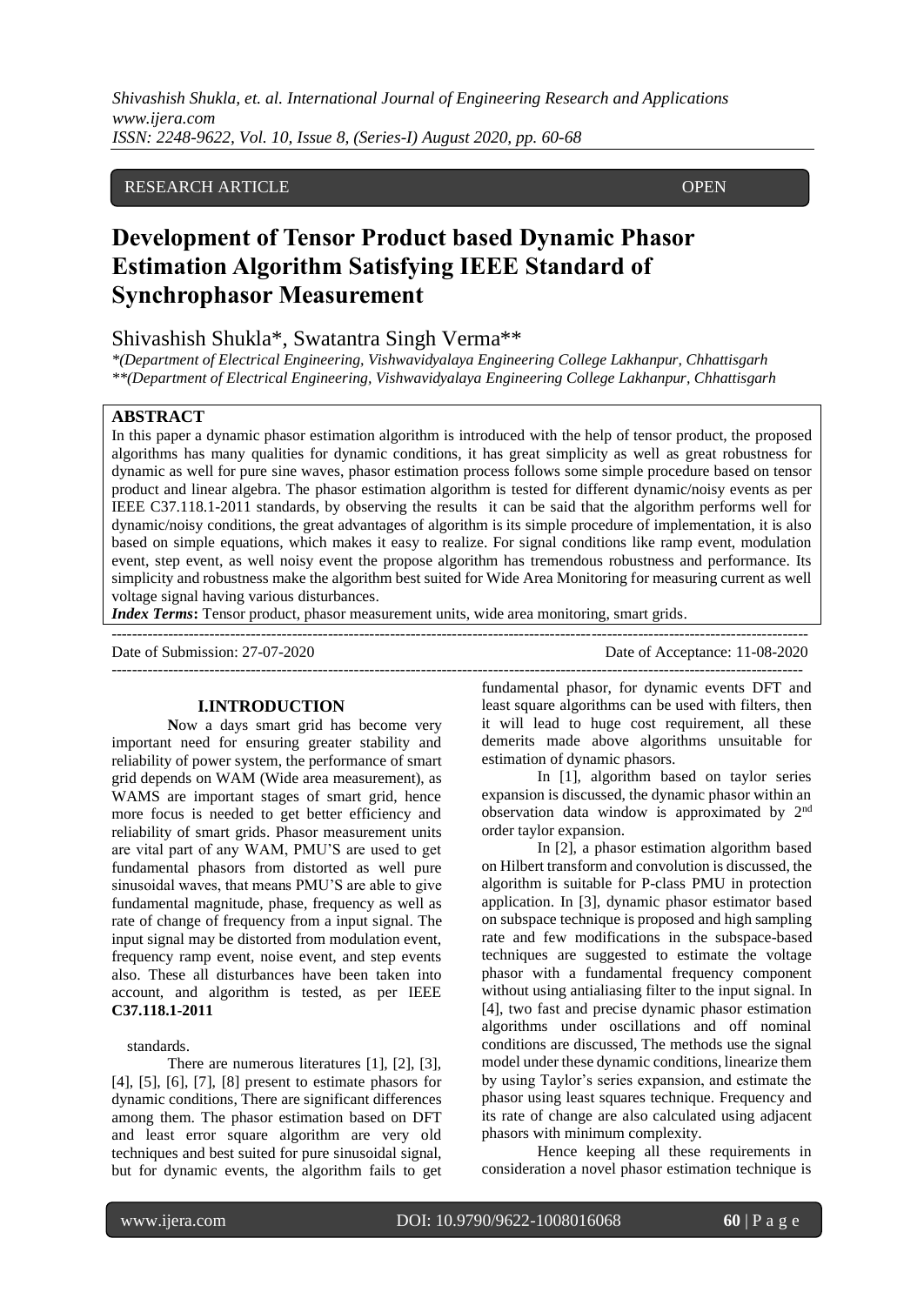introduced in this paper, which does not require any filter for dynamic phasor estimation, also it gives very good performance and based on simple procedures.

# **II.DYNAMIC PHASOR ESTIMATOR**

Tensors were introduced in 1940s and 1950s by G.kron for use in circuit theory only, tensors can also be used in areas of signal processing, image processing[1].

Here one of the properties of tensors is used for phasor estimation in PMU, normally tensors are multidimensional matrix having various informations. That property of tensor is used here to get fundamental informations from a signal, Here tensor product or kroncker product is discussed. Assume a sinusoidal wave

 $X(t) = X<sub>m</sub>sin(2πft + θ)$ (1)

Where  $X(t)$ =input signal,  $X_m$ =peak magnitude of the signal,  $\theta$ =phase angle, f=fundamental frequency,  $t = time$ 

To prove the algorithm Taking N=4 samples

Assume  $2\pi f = w$ 

In matrix form of above sine wave after sampling can be written as

$$
x(n) = \begin{bmatrix} \sin(\theta) \\ \sin(\omega n_1 + \theta) \\ \sin(\omega n_2 + \theta) \\ \sin(\omega n_3 + \theta) \\ \sin(\omega n_4 + \theta) \end{bmatrix}
$$

$$
(2)
$$

finding out Tensor product of equation (2) with itself

$$
x(n)\otimes x(n) = \begin{bmatrix} \sin(\theta) \\ \sin(\omega n_1 + \theta) \\ \sin(\omega n_2 + \theta) \\ \sin(\omega n_3 + \theta) \\ \sin(\omega n_4 + \theta) \end{bmatrix} \otimes \begin{bmatrix} \sin(\theta) \\ \sin(\omega n_1 + \theta) \\ \sin(\omega n_2 + \theta) \\ \sin(\omega n_3 + \theta) \\ \sin(\omega n_4 + \theta) \end{bmatrix}
$$

(3)

Size of tensor spectrum depends on number of samples taken like

Signal has  $1 \times (N + 1)$  size

Size of Tensor spectrum  $= 1 \times 25$ 

 $T(n) =$  $\textsf{L}\sin(\textsf{wn}_4 + \theta) \sin(\textsf{wn}_4 + \theta) \textsf{L}$ ł ł ł ł ł ł ł ł ł ł ł ł ł  $\sin(\text{wn}_2 + \theta) \sin(\text{wn}_2 + \theta)$ I ł ł ł I ł  $\sin(\omega n_1 + \theta) \sin(\omega n_1 + \theta)$ ł ł I ł ł ł  $sin(\theta) sin(\theta)$  $sin(\theta) sin (wn_1 + \theta)$  $sin(\theta) sin (wn<sub>2</sub> + \theta)$  $sin(\theta) sin (wn_3 + \theta)$  $sin(\theta) sin(wn_4 + \theta)$  $sin(wn_1 + \theta) sin(\theta)$  $sin(wn_1 + \theta) sin(wn_2 + \theta)$  $sin(wn_1 + \theta) sin(wn_3 + \theta)$  $sin(wn_1 + \theta) sin(wn_4 + \theta)$  $sin(wn_2 + \theta) sin(\theta)$  $sin(wn_2 + \theta) sin(wn_1 + \theta)$  $sin(wn_2 + \theta) sin(wn_3 + \theta)$  $sin(wn_2 + \theta) sin(wn_4 + \theta)$  $sin(wn_3 + \theta) sin(\theta)$  $sin(wn_3 + \theta) sin(wn_1 + \theta)$  $sin(wn_3 + \theta) sin(wn_2 + \theta)$  $sin(wn_3 + \theta) sin(wn_3 + \theta)$  $sin(wn_3 + \theta) sin(wn_4 + \theta)$  $sin(wn_4 + \theta) sin(\theta)$  $sin(\text{wn}_4 + \theta) sin(\text{wn}_1 + \theta)$  $sin(wn_4 + \theta) sin(wn_2 + \theta)$  $sin(wn_4 + \theta) sin(wn_3 + \theta)$ I I I I I I I I I I I I I I I I I I I I I I I I I I I

(4)

And we are finding Tensor product of signal with itself, hence Tensor spectrum will have the size of  $1 \times N^2$ 

Generalized equation to find out samples containing fundamental phase in Tensor spectrum of sine wave with itself -Assume N samples are taken hence starting sample number =  $\left((N + 1) \times \frac{N}{2}\right)$  $(\frac{1}{2})+1$ Ending sample number  $((N + 1) \times \frac{N}{2})$  $\frac{1}{2}$  + 1+N,

Hence samples between starting sample and ending sample will contain fundamental signal

Starting sample number =  $\left((4 + 1) \times \frac{4}{3}\right)$  $\binom{4}{2} + 1 = 11$ Ending sample number =  $\left((4 + 1) \times \frac{4}{3}\right)$  $\binom{4}{2}$  + 1+4 = 15 Samples containing fundamental =  $11^{\text{th}}$ ,  $12^{\text{th}}$ ,  $13^{\text{th}}$ ,  $14^{\text{th}}$ , and  $15<sup>th</sup>$  of T(n), Now adding the samples containing fundamental

 $F(n)=sin(wn_2 + \theta) sin(\theta) + sin(wn_2 + \theta)$ θ) sin(wn<sub>1</sub> + θ) + sin(wn<sub>2</sub> + θ) sin(wn<sub>2</sub> + θ) +  $sin(wn_2 + \theta) sin(wn_3 + \theta) + sin(wn_2 + \theta)$  $θ$ ) sin(wn<sub>4</sub> +  $θ$ ) (5)

Taking out  $sin(wn_2 + \theta)$  common from equation (5) we can re-write the equation (5)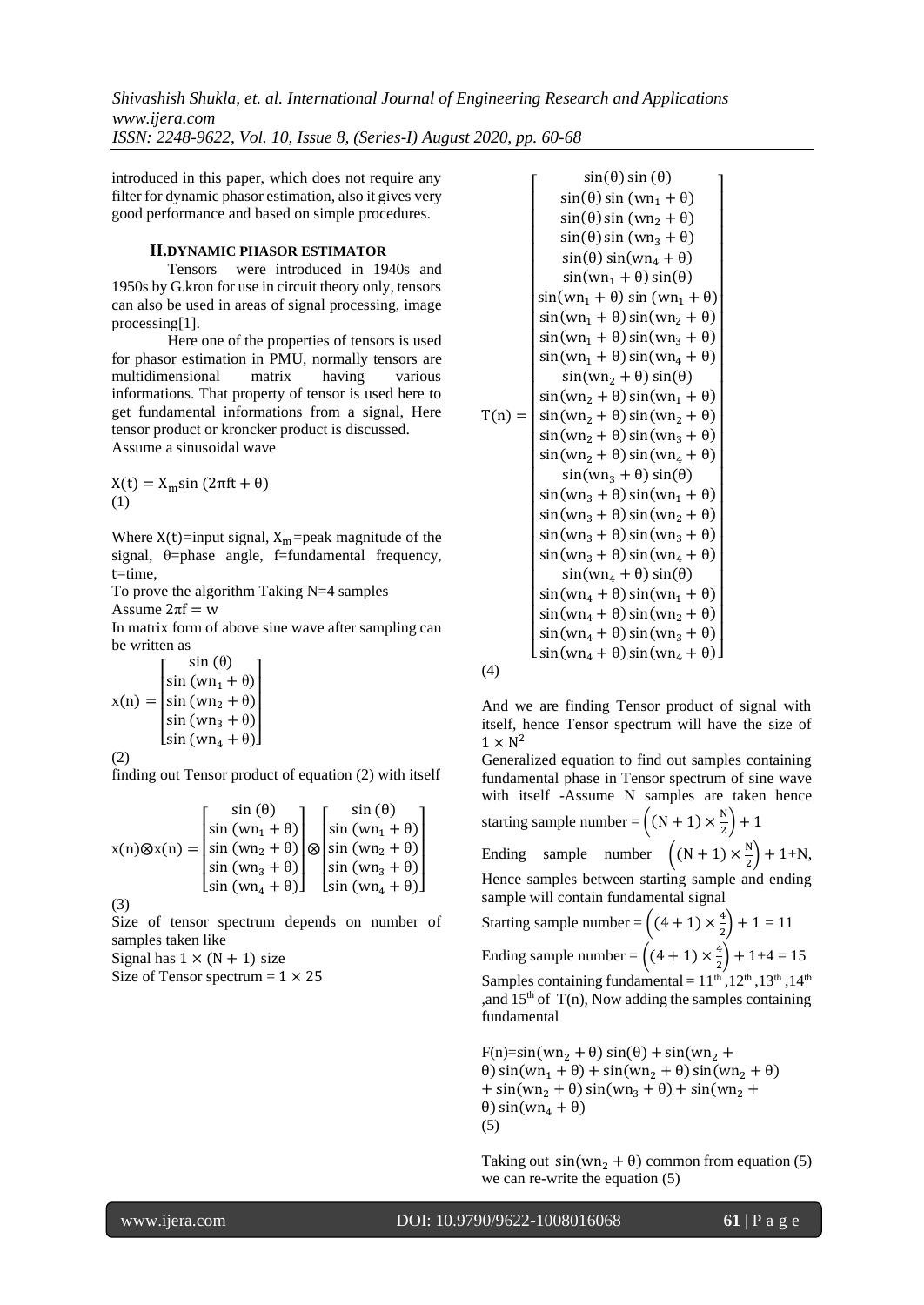$F(n) = sin(wn_2 + \theta) [sin(\theta) + sin(wn_1 + \theta) +$  $sin(wn_2 + \theta) + sin(wn_3 + \theta) + sin(wn_4 + \theta)$ ] (6)

From equation (2) we can write equation (6) as  $F(n) = Kx(n)$  (7) Where  $x(n)$  is fundamental sine wave, and  $K =$ sin (wn<sub>2</sub> +  $\theta$ ) will have some constant value





From figure (1), it can be seen that the fundamental wave is contained within 11 to 15 samples, the minimum value of that small spectrum is to be found out and location of that minimum value is to be tracked which gives relationship between phase angle and location of small spectrum.

Like this if N=8 samples fundamental sine wave can be found in tensor spectrum by adding samples from Starting sample number =  $\left((8 + 1) \times \frac{8}{3}\right)$  $\binom{8}{2} + 1 = 37$ Ending sample number =  $\left((8 + 1) \times \frac{8}{3}\right)$  $\binom{8}{2}$  + 1+8 = 45 Here tensor spectrum will have size of  $1 \times (9 \times$  $9=1 \times 81$ 





**Fig.3:** Tensor spectrum with 32 samples



**Fig.4:** Fundamental view of tensor spectrum with 32 samples

In this paper  $N=256$  is taken hence Starting sample number =  $\left( (256 + 1) \times \frac{256}{3} \right)$  $\frac{36}{2}$  + 1= 32897 Ending sample number =  $\left( (256 + 1) \times \frac{256}{3} \right)$  $\frac{30}{2}$  + 1+256= 33153 Here tensor spectrum will have size of

$$
1 \times (257 \times 257)=1 \times 66049
$$

Here F(n) can be found by adding samples from sample number 32897 to sample number 33153



256 samples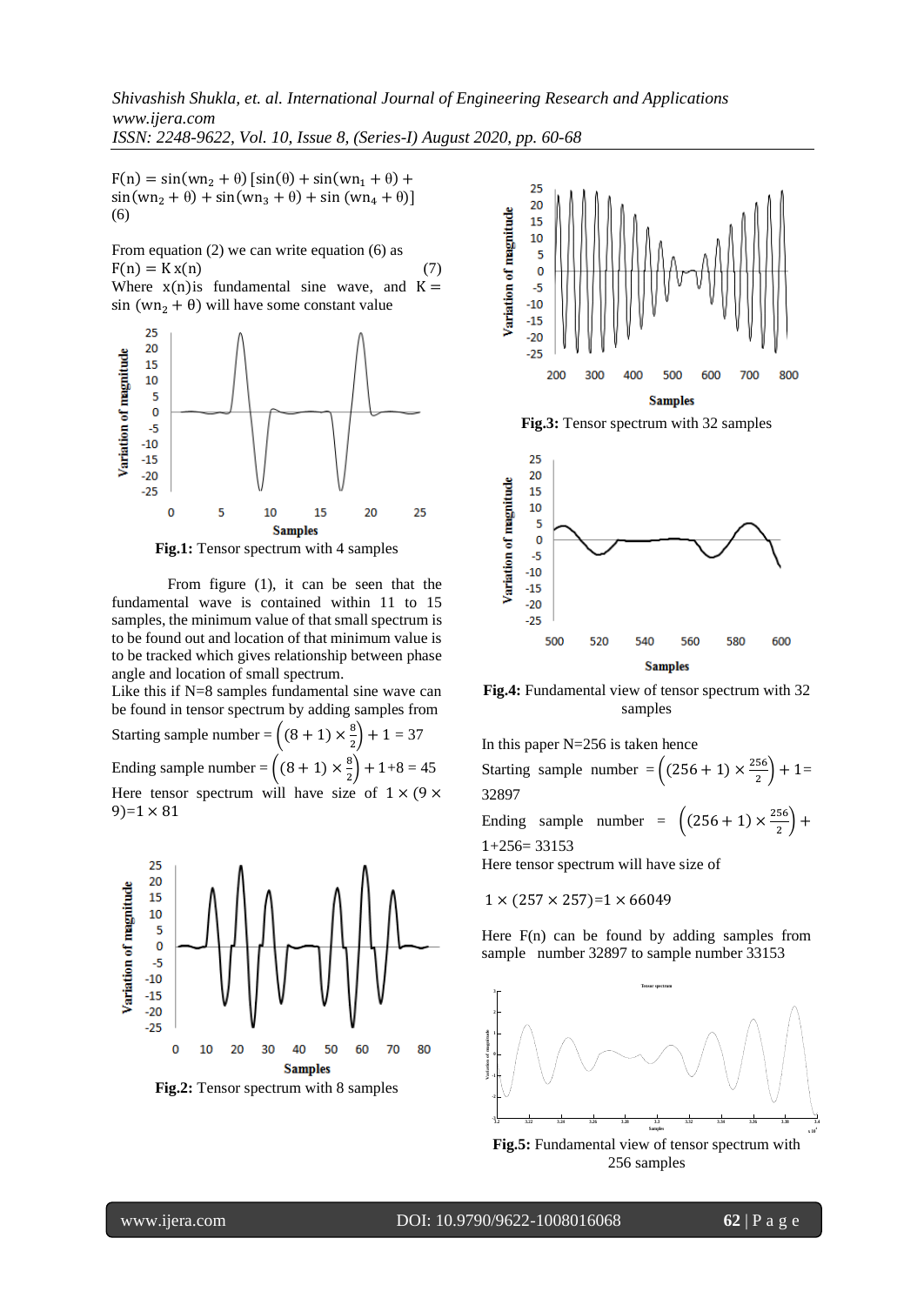So it can be witnessed from above tensor spectrum that peak value of the spectrum is constant which is square of fundamental magnitude taken, hence the magnitude can be found by taking square root of peak value of tensor spectrum and also by taking minimum value of  $F(n)$  and finding out its location in X-axis with respect to phase change, relation between phase change and location of small value of fundamental spectrum in X-axis can be obtained as it can be seen it gives linear relation.



**Fig.6:** Location of small spectrum for pure sine wave

Fig (6) shows the relation between change of location of fundamental spectrum with respect to phase ange variation for pure sinusoidal wave. It can be observed from fig  $(7)$ , $(8)$ , $(9)$ , $(10)$  that for dynamic signal also the algorithm gives linear relation with phase change which is desirable.

| <b>TABLE-1</b> signals used |                                                    |  |
|-----------------------------|----------------------------------------------------|--|
| Signals                     | Equations                                          |  |
| Sine wave                   | $x(t) = X_m \sin(2\pi ft + \theta)$                |  |
| Step change                 | x(t)                                               |  |
| event                       | $= X_{m}(1 + K_{xs}U_{1}(t))\sin(2\pi ft)$         |  |
|                             | $+ K_{as}U_1(t) + \theta$                          |  |
| Frequency                   | $x(t) = X_m \sin(2\pi ft + \pi R_f t^2)$           |  |
| ramp event                  | $+ \theta$                                         |  |
| Modulation                  | x(t)                                               |  |
| event                       | $=X_{\rm m}(1+K_{\rm ym}sin(2\pi f_{\rm m}))$      |  |
|                             | $+ \theta)$ )sin(2 $\pi$ ft                        |  |
|                             | + K <sub>am</sub> sin( $2\pi f_m t$ ) + $\theta$ ) |  |
| Noise event                 | $x(t) = X\sin(2\pi ft + \theta) + \varepsilon$     |  |

In table (1)  $x(t)$ =input signal,  $X_m$ =peak magnitude of the signal,  $θ$ =phase angle, f=fundamental frequency, t=time,  $K_{xm}$ =modulation index,  $K_{am}$ =phase sensitivity,  $f_m$ =modulation frequency,  $R_f$ =frequency ramp rate,  $K_{xs}$ =magnitude step size,  $K_{as}$ = phase step size,  $U_1(t)$ =unit step signal,  $\varepsilon$ =Gaussian noise present in the signal

| <b>TABLE-2</b> specifications used |                 |                 |
|------------------------------------|-----------------|-----------------|
| Parameter                          | <b>Notation</b> | Specifications  |
| Nominal                            | $X_{m}$         | 5 volts         |
| magnitude                          |                 |                 |
| Nominal                            | f               | 50Hz            |
| frequency                          |                 |                 |
| Phase angle                        | θ               | 30 Degree       |
| Phase angle                        | $K_{am}$        | 0.1             |
| sensitivity                        |                 |                 |
| Modulation                         | $f_{m}$         | $0.2$ to $2$ Hz |
| frequency                          |                 |                 |
| Step change                        | $K_{\rm xs}$    | 0.1             |
| size                               |                 |                 |
| Phase step                         | $K_{ac}$        | 0.1             |
| size                               |                 |                 |
| Noise                              | ε               | 15 db to 50     |
|                                    |                 | db SNR          |

In this work, the following specifications as shown in Table 2 are taken to test proposed phasor estimation algorithms. The proposed algorithm is able to estimate one phasor per cycle at a sampling rate of 256 samples per cycle.



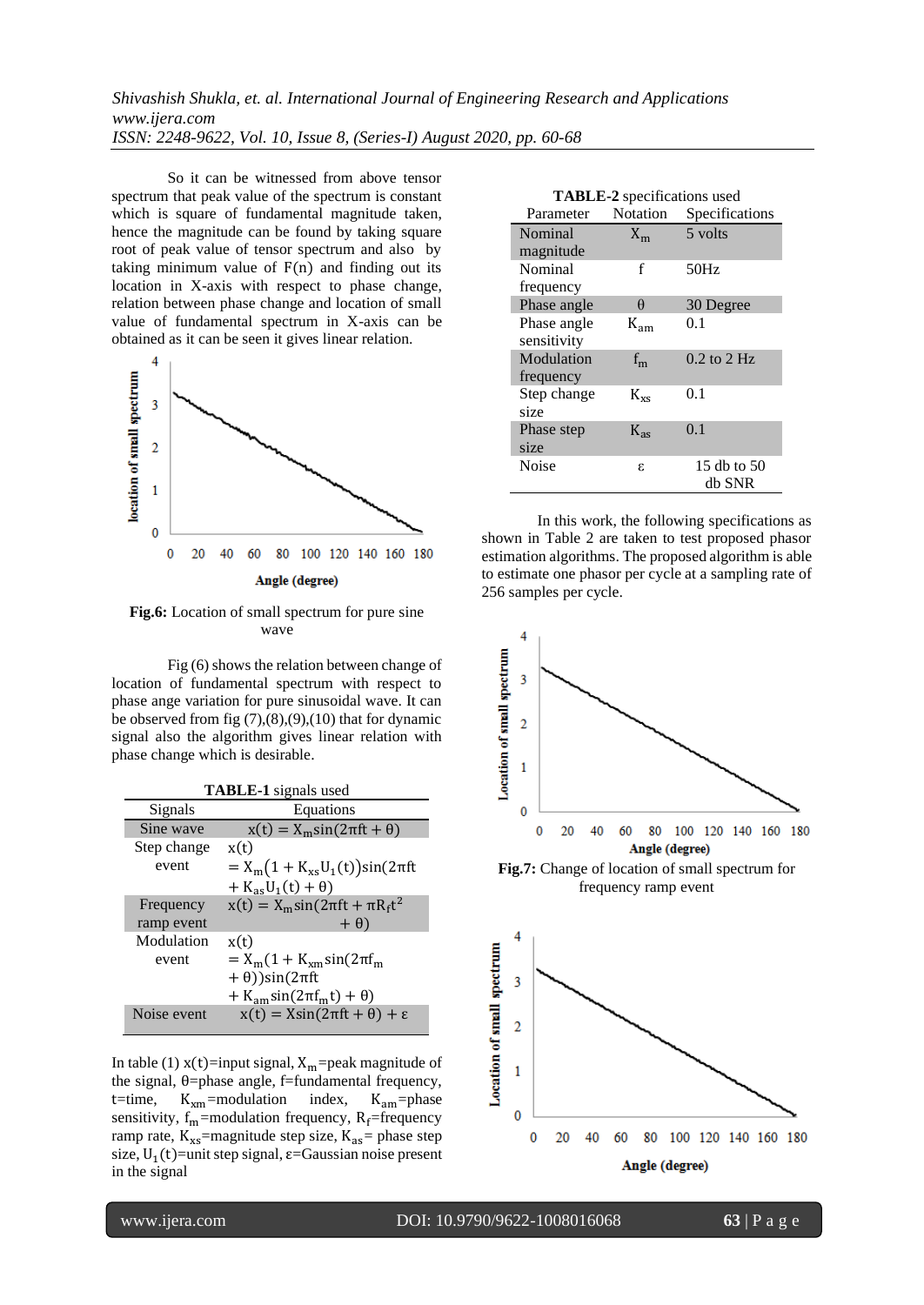

*ISSN: 2248-9622, Vol. 10, Issue 8, (Series-I) August 2020, pp. 60-68*







**Fig.10:** Change of location of small spectrum for step event

#### **III.SIMULATION RESULTS**

# **A.For pure sinusoidal wave**

In power system voltage and current can be represented as sinusoidal waveform shown in equation (1) for normal operating condition.  $x(t) = X_m \sin(2\pi f t + \theta)$ 

(8)

I

Where  $X_m$  is peak magnitude of sine wave, f is nominal frequency and  $\theta$  is the phase angle. PMU'S must be able to detect magnitude and phase angle of pure sine wave efficiently for different phase angles and for different cycles.The performance of any PMU can be estimated by calculating TVE with respect to phase angle change as well for different phasors. The figures shown below can be seen to find TVE at different conditions.



**Fig. 16:** TVE vs phase angle for pure sine wave.

Figure (16) shows the TVE with respect to change in phase angle, the phase angle is varied here from 0 to 180 in degree, For a phasor estimation technique there must not be much change in magnitude and TVE with respect to phase angle change, hence the pure sine wave is tested for the same. As we can see the tensor algorithm is performing within IEEE standards as TVE is around 1% only.



**Fig. 17:** TVE vs estimated phasor for pure sine wave.

Figure (17) shows the TVE for different estimated phasors, each cycles of time contains 1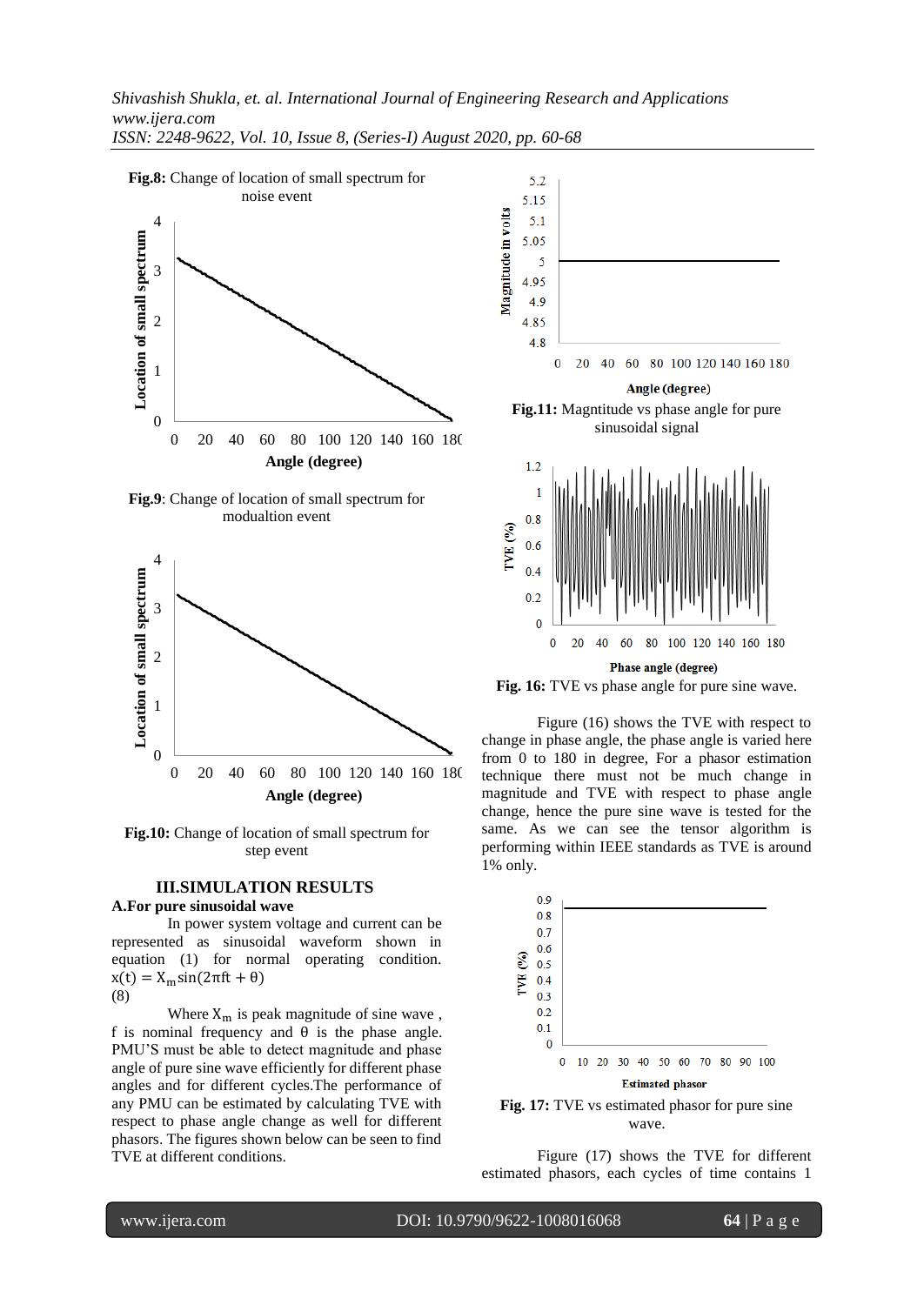phasor hence for 50 phasors separate TVE is there, as it can be seen TVE is restricted upto 0.9 for pure sine wave and satisfying IEEE standards for pure sine wave.

#### **B.For sinusoidal wave with modulation event**

There are various abnormal conditions in power system because of that there is some undesirable change in fundamental magnitude and phase of sinusoidal wave. These changes must not affect the phasor estimation by PMU.

PMU'S must be always able to find fundamental magnitude and phase from various abnormalities. Power swings in power systems is one the major abnormality. These power swings are caused due to generator outages, switching of lines, use of lumped load and also overloaded tie lines, these all changes in power system causes oscillations in machine rotor angles in power swing. These power swings can be modeled as modulated sine wave and it causes abnormal change in magnitude and phase of the pure sine wave.

The modulated sine wave can be represented as equation  $x(t) = X_m(1 + K_{xm}\sin(2\pi f_m t +$ θ))sin(2πft + K<sub>am</sub>sin(2πf<sub>m</sub>t)  $+\theta$ ) (9)

Where  $X_m$  is peak magnitude of sine wave, f is nominal frequency and  $θ$  is the phase angle, K<sub>xm</sub> modulated amplitude,  $f_m$  is modulation frequency, Kam phase sensitivity.



**Fig.18:** TVE vs phase angle with modulation event.

Figure(18) shows TVE with respect to phase angle variation, here phase angle is varied from 0 degree to 180 degree and TVE is estimated, the modulation frequency taken here are 0.2 Hz, 1Hz and 2 Hz, as it can be seen that there is more TVE for 2 Hz modulation frequency as compared to 0.2 Hz and 1Hz, and all the conditions are meeting IEEE standards.



Figure (19) shows TVE with respect to estimated phasor for different modulation frequencies, in power system modulation frequency varies from 0.2 Hz to 2 Hz hence the signal is tested for 3 modulation frequencies, 0.2 Hz, 1Hz and 2 Hz. As we can see there is maximum TVE for 2 Hz modulation frequency and less TVE for 0.2 Hz, TVE for all the cases within 3 % as per requirements of IEEE standards.

#### **C.For sinusoidal wave with noise event**

The use of capacitor banks as well as some capacitive loads causes noise in power system, also while receiving signals in PMU may cause pure sine wave to get distorted hence the algorithm is also tested for noise event for different Signal to Noise ratios e.g. 20 db, 15 db and 50 db.



Equation (10) represents sine wave distorted with white Gaussian noise, where  $X_m$  is peak magnitude of sine wave, f is nominal frequency and  $\theta$  is the phase angle, and  $\varepsilon$  is white Gaussian noise.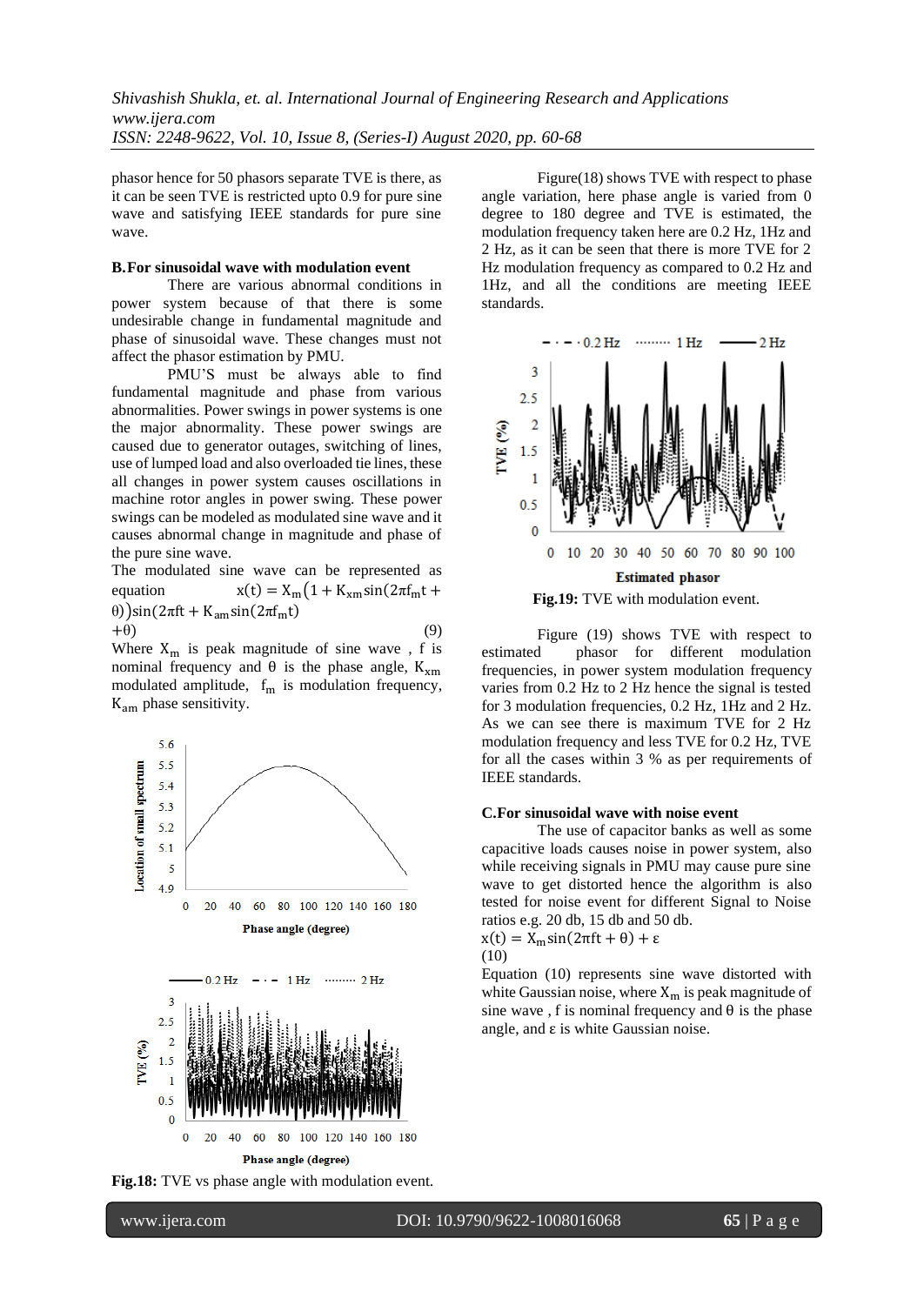

**Fig. 20:** TVE vs phase angle for noise event.

Figure (20) shows TVE variation with respect to phase angle in degree. As we can see there is more TVE for noise15 db SNR and least TVE for 50 db SNR, here also all the cases meeting IEEE standards as TVE is within 3 % only.

![](_page_6_Figure_4.jpeg)

Figure(21) shows variation of TVE with respect to estimated phasors for various cycles, here algorithm is tested for noise with15 db, 20 db and 50 db. the algorithm proposed here performs very well for noise event and TVE is restricted less than 1% which is one of the major advantage of proposed algorithm.

#### **D.For sinusoidal wave with frequency ramp rate event**

In power system to meet the load demands the generating power has be adjusted, load demand is not constant in power system it changes time to time, hence to meet all these automatic generation control adjusts the speed of generators, due to that there is sudden increase and decrease in frequency of power system. This phenomenon can be represented as sinusoidal wave with ramp event and it can be mathematically shown as

$$
x(t) = X_m \sin(2\pi f t + \pi R_f t^2 + \theta)
$$
  
(11)

where  $X_m$  is peak magnitude of sine wave, f is nominal frequency and  $θ$  is the phase angle, and  $R_f$  is ramp constant.

![](_page_6_Figure_11.jpeg)

**Fig.22:** TVE vs phase change with ramp event.

Figure (22) shows the variation of TVE with respect to change in phase angle, it can be seen that for various phases the TVE is less than 3%. The signal is tested for positive ramp as well as negative ramp of 1 ramp constant. In both the cases the algorithm is meeting IEEE standards.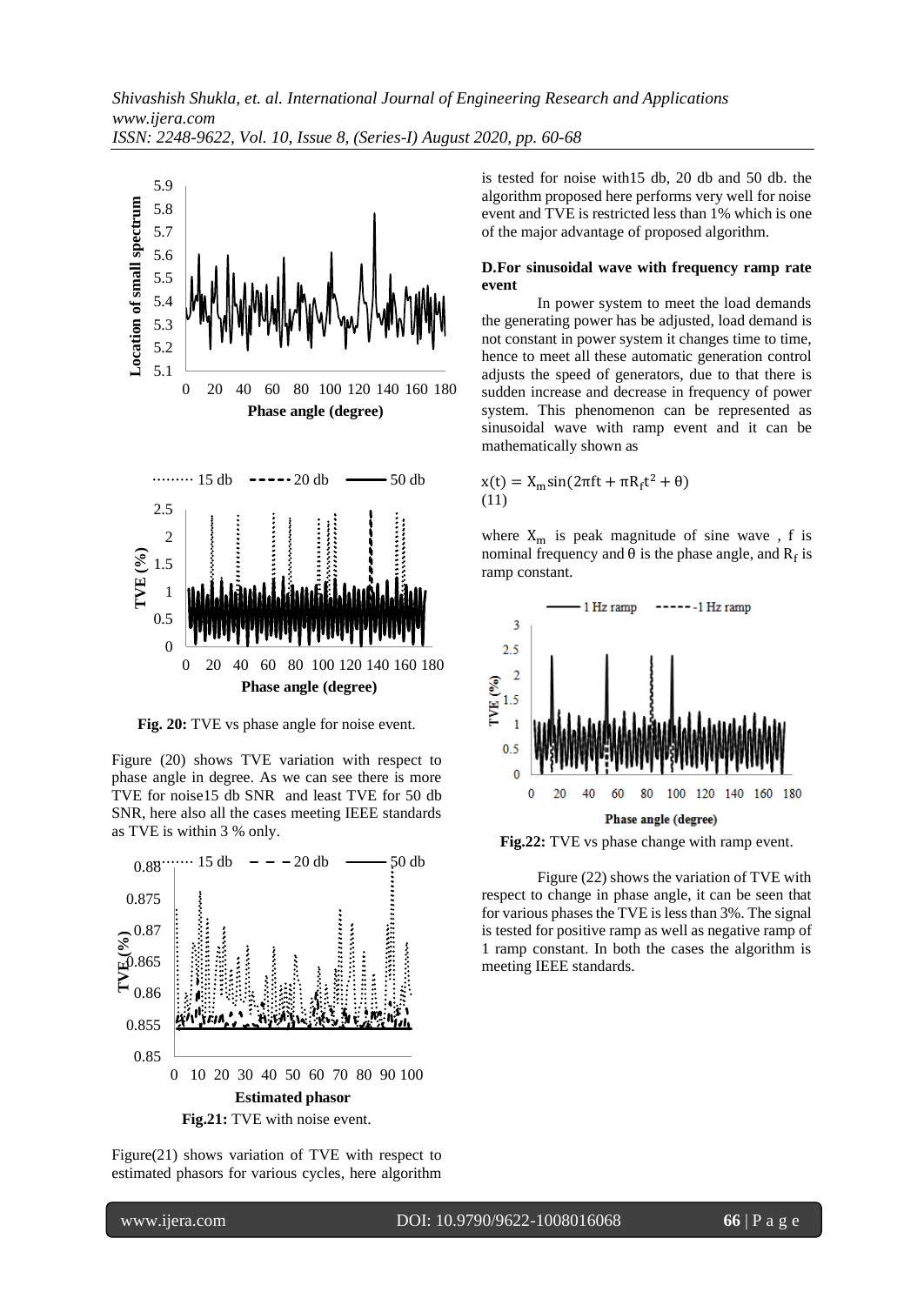![](_page_7_Figure_1.jpeg)

nominal frequency and  $θ$  is the phase angle,  $K_{xs}$ =amplitude step size,  $K_{as}$ =phase step size

![](_page_7_Figure_3.jpeg)

**Fig.23:** TVE vs estimated phasor with ramp event.

Figure (23) show TVE with respect to estimated phasor for positive as well as negative ramp constants as we can see TVE is constantly maintained less than 1%, which is very much lesser than desirable TVE for IEEE standards. for dynamic events 3% TVE is acceptable but proposed algorithm has very less TVE which is one of the biggest advantage of proposed algorithm.

#### **E.For sinusoidal wave with step change event:**

In power system due to lightening surges and also switching phenomenon the transients occurs, these transients occurs for some cycles and after that it can be cleared also, step wave in power system is the best way to represents these surges. PMU's must be able to identify such events and to give satisfactory TVE under these conditions.

Mathematically sine wave with step event can be represented as:

$$
x(t) = X_m(1 + K_{xs}U_1(t))sin(2\pi ft + K_{as}U_1(t) + \theta)
$$
  
(12)

where  $X_m$  is peak magnitude of sine wave, f is

**Fig. 24:** TVE with step event.

Figure(24) shows variation of TVE with respect to estimated phasor , step change of 10% in magnitude and phase is created from  $30<sup>th</sup>$  to  $80<sup>th</sup>$ estimated phasor, as it can be seen from figure (24) that proposed algorithm has robust performance for step event, it is maintaining less than 1% TVE which is desirable for IEEE standards.

#### **IV.CONCLUSION**

This paper presents simplest and robust dynamic phasor estimation algorithm based on tensor product of signal with itself, the algorithm has been successfully tested under compliance test recommended by IEEE **C37.118.1-2011** standards. The simulation results shows that the algorithm is suitable for dynamic phasor estimation and also suitable for pure sinusoidal wave as it gives TVE less